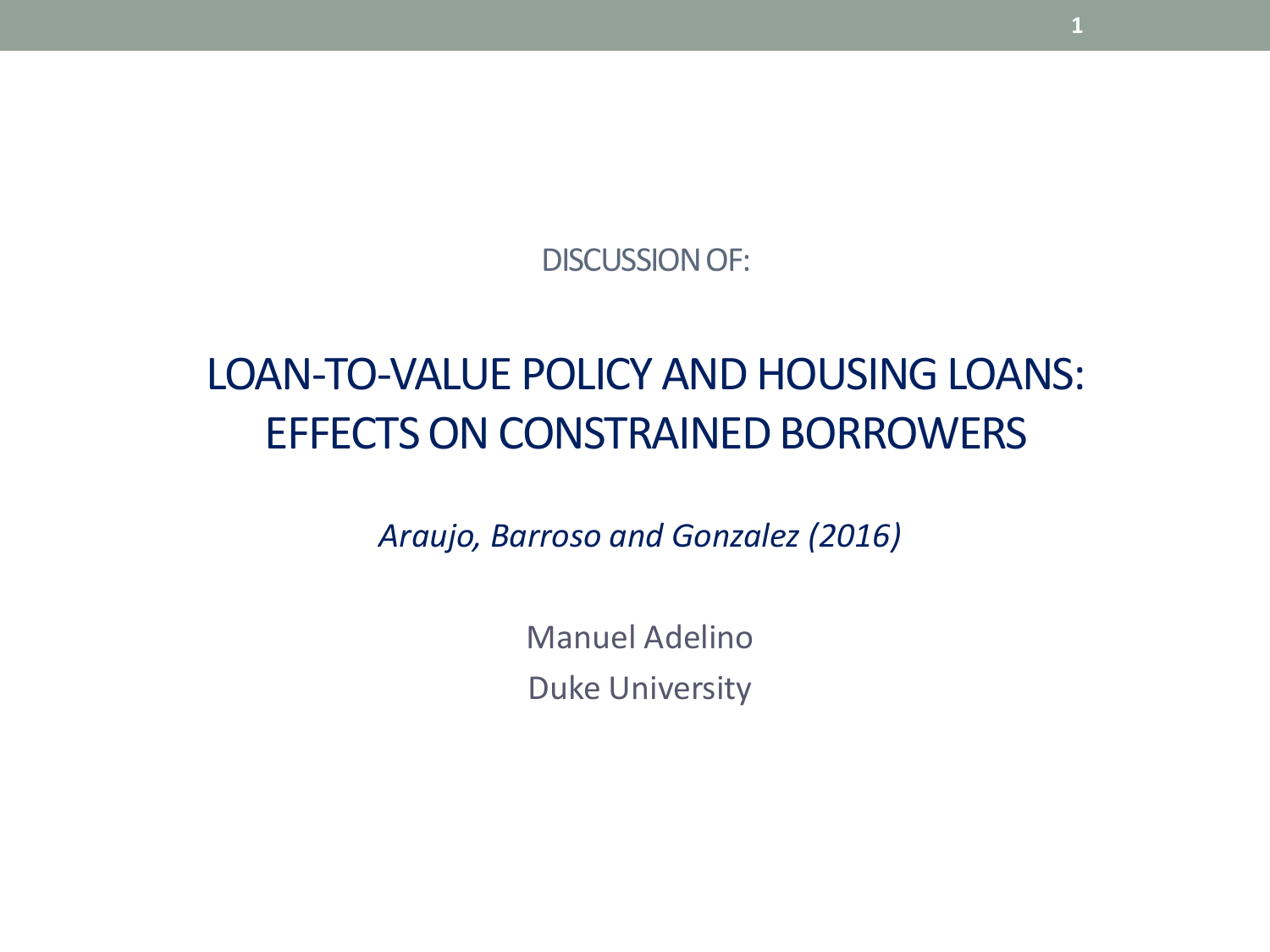# **Overview**

- ¶Look at the impact of LTV on delinquencies and contract terms
	- ¶ Compare target and non-target segments, before and after the introduction of the LTV regulation
	- ¶ Great data: credit registry (1.3 million loans) + employment data

¶Treated borrowers buy more affordable homes, default less and obtain higher interest rates

¶ Use observables to predict who will be treatment and control households

### ¶Comments:

- ¶ Interpretation: What changed?
- ¶ Pool of borrowers before and after the regulation
- ¶ Market-wide effects of the contraction in credit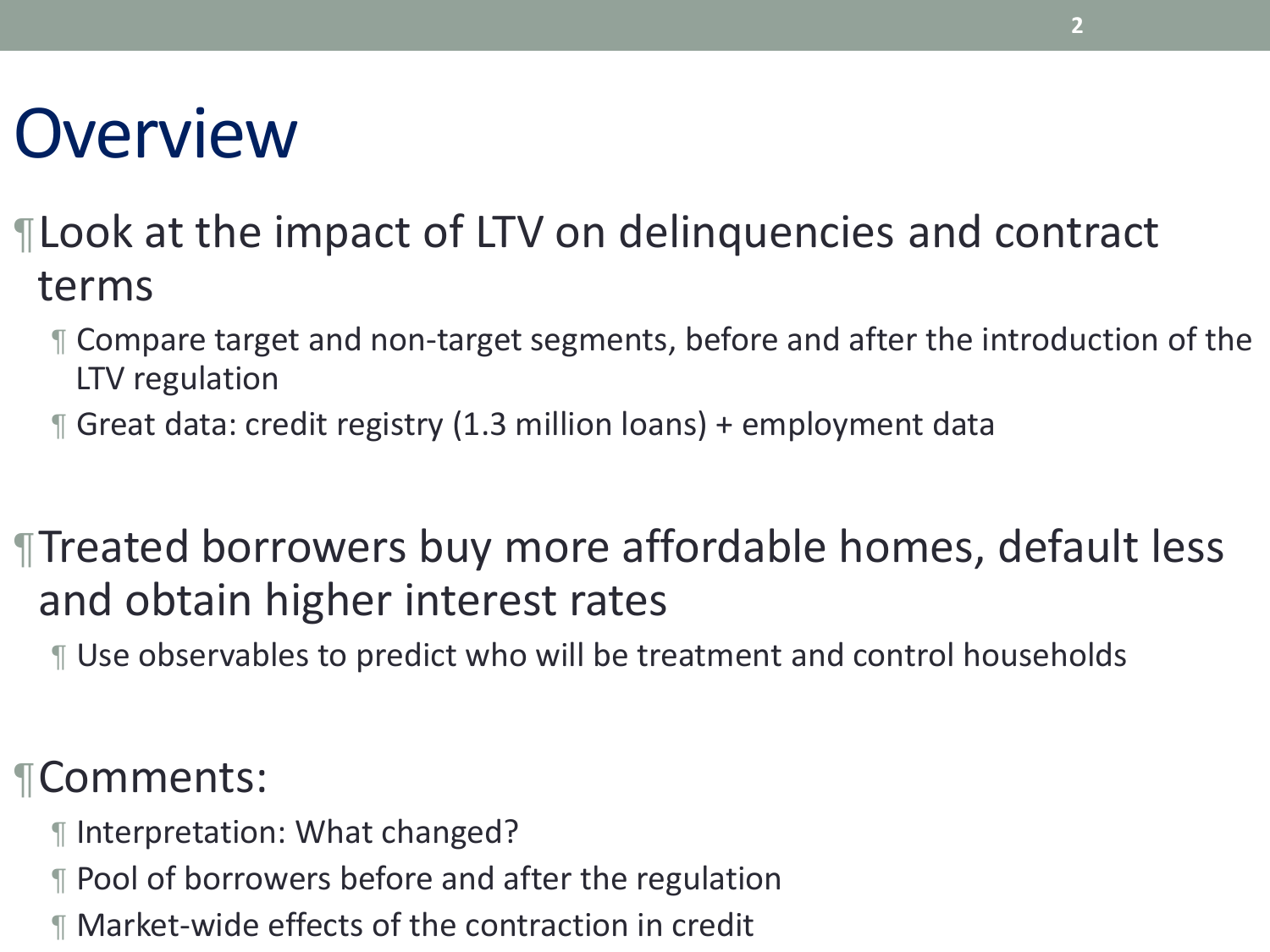# Institutional details

¶Segments:

¶ SFH: Subsidized rates. Limits on house price and leverage (like "conforming" in the US) ¶ FGTS: Even more subsidized, but limit on household income

- ¶ SFI: Private market, higher rates. Akin to jumbo market in the US.
- ¶ Caixa Economica Federal has ~70% market share

¶9/2013 resolution forces SFH loans to have a maximum LTV of 90% for most loans, also affects FGTS segment

¶Comment: Would be helpful to provide more detail on the functioning of the Brazilian mortgage market (Section 2)

¶What is happening with SFI loans during this time period?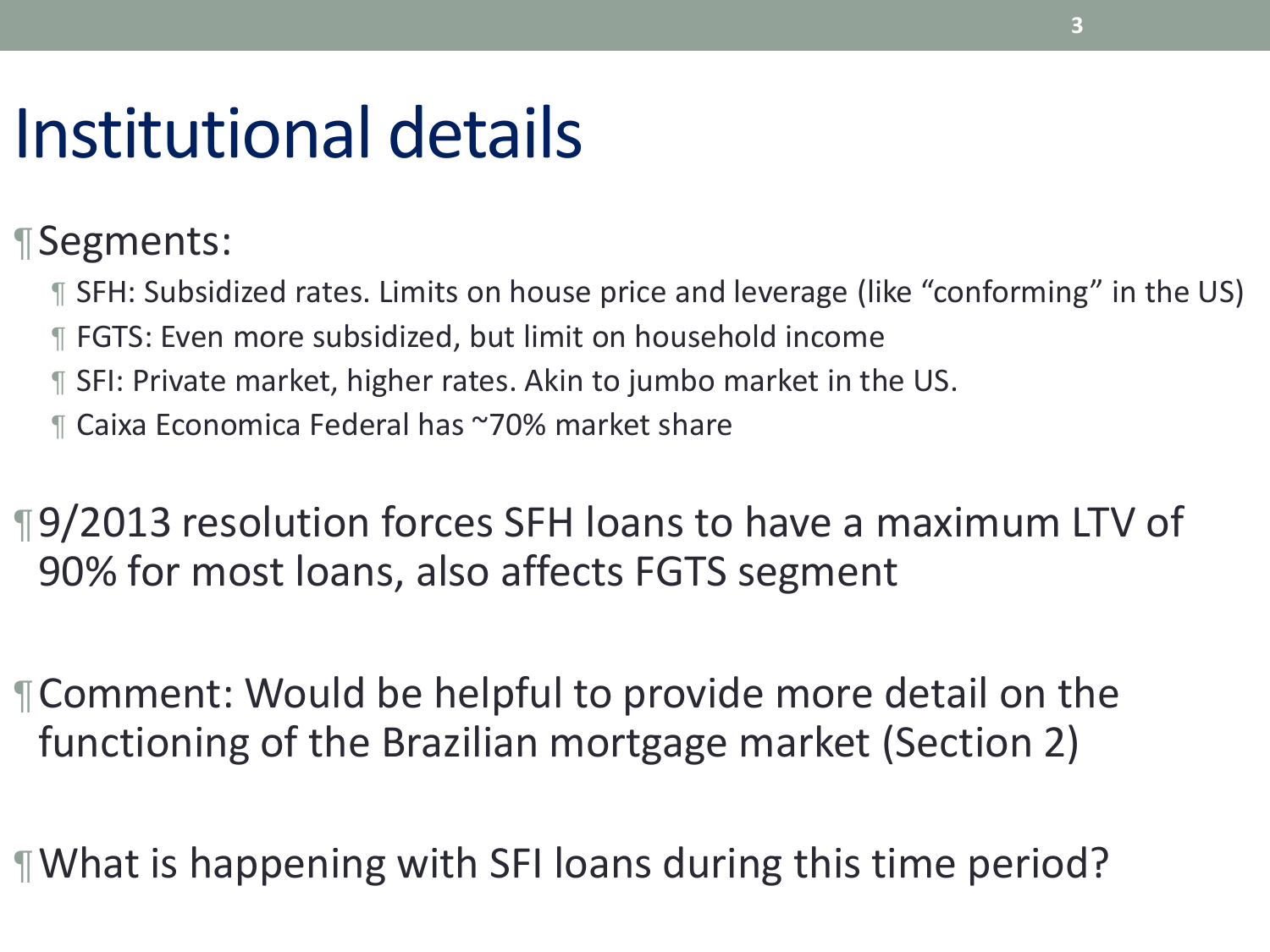### Summary statistics

|                      | <b>SFH</b>  | <b>FGTS</b> |
|----------------------|-------------|-------------|
| Income               | 7k          | 2k          |
| Loan                 | 174k        | <b>88k</b>  |
| <b>House Price</b>   | <b>196k</b> | <b>99k</b>  |
| <b>Interest Rate</b> | 9%          | 5.5%        |
| <b>Maturity</b>      | 30yrs       | 25yrs       |

¶SFH are larger loans, with higher interest rates and much higher income.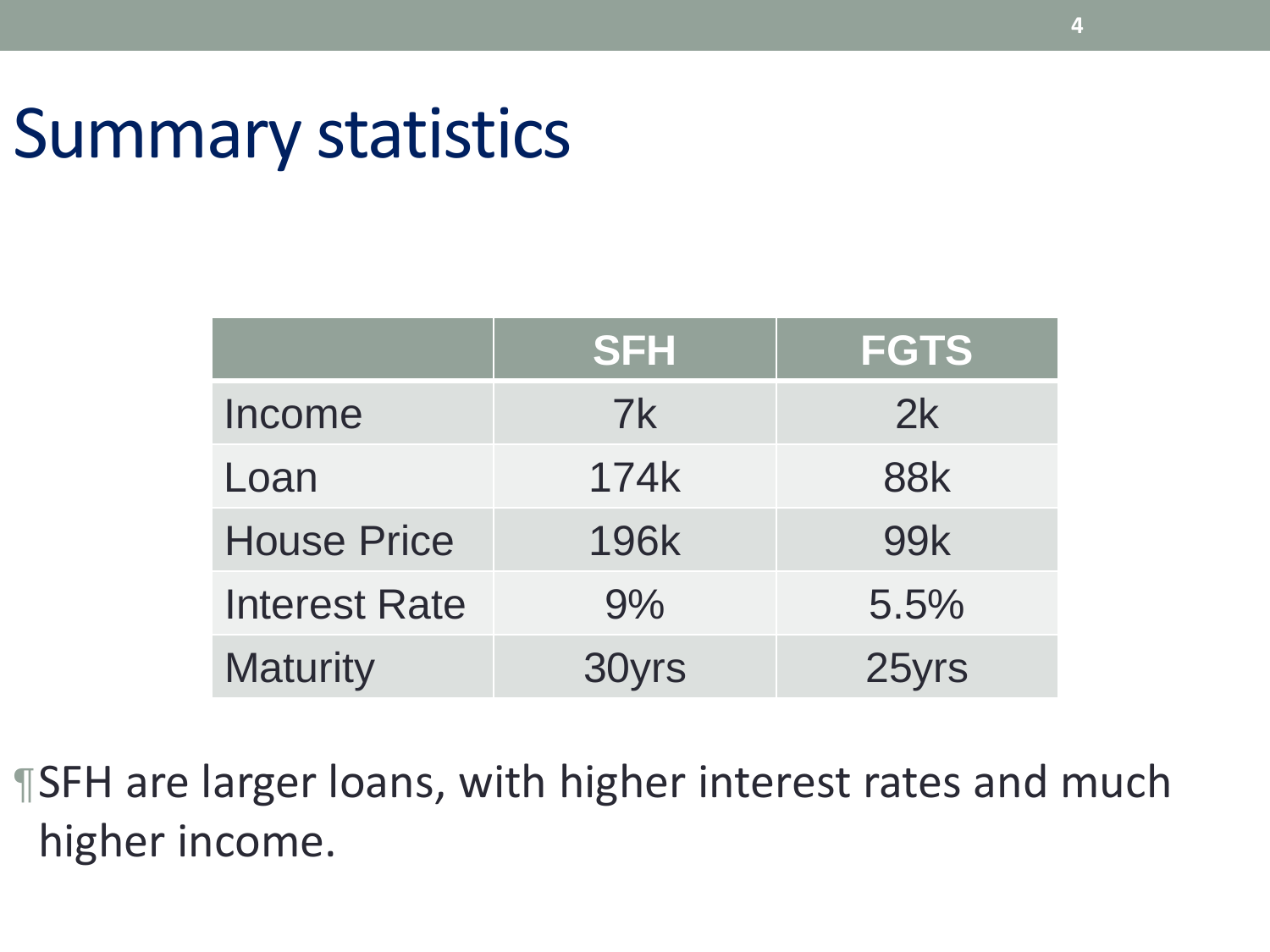# Experiment



¶Paper assigns borrowers into treated and control groups based on income

¶ Regulation also increases maximum price limit, but authors only use transactions below this limit.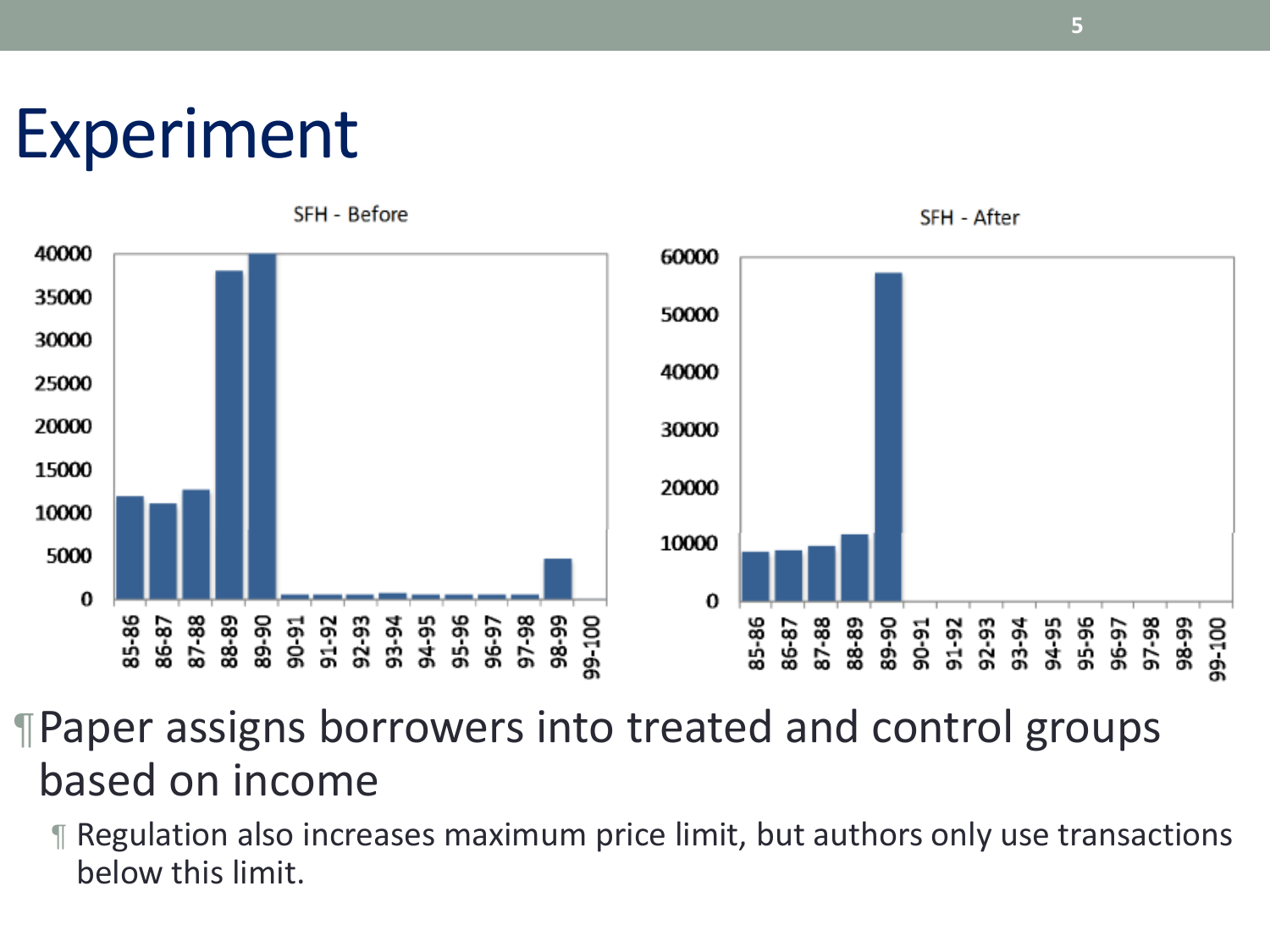# **Results**

¶ Lower LTV (expected, mechanical)

¶ (Counter-intuitive?) credit effects:

¶ Higher interest rate

¶ Shorter maturity

¶ "Real" effect: smaller homes

¶ Loans reduced by more than fall in house price

¶ Results in SFH and FGTS markets as broadly consistent, with some small differences (e.g., maturity)

#### ¶What happened to SFI segment?

¶ Did banks respond as well?

¶ Do some borrowers show up there? I.e. increase in the share o borrowers that could be in SFH segment before?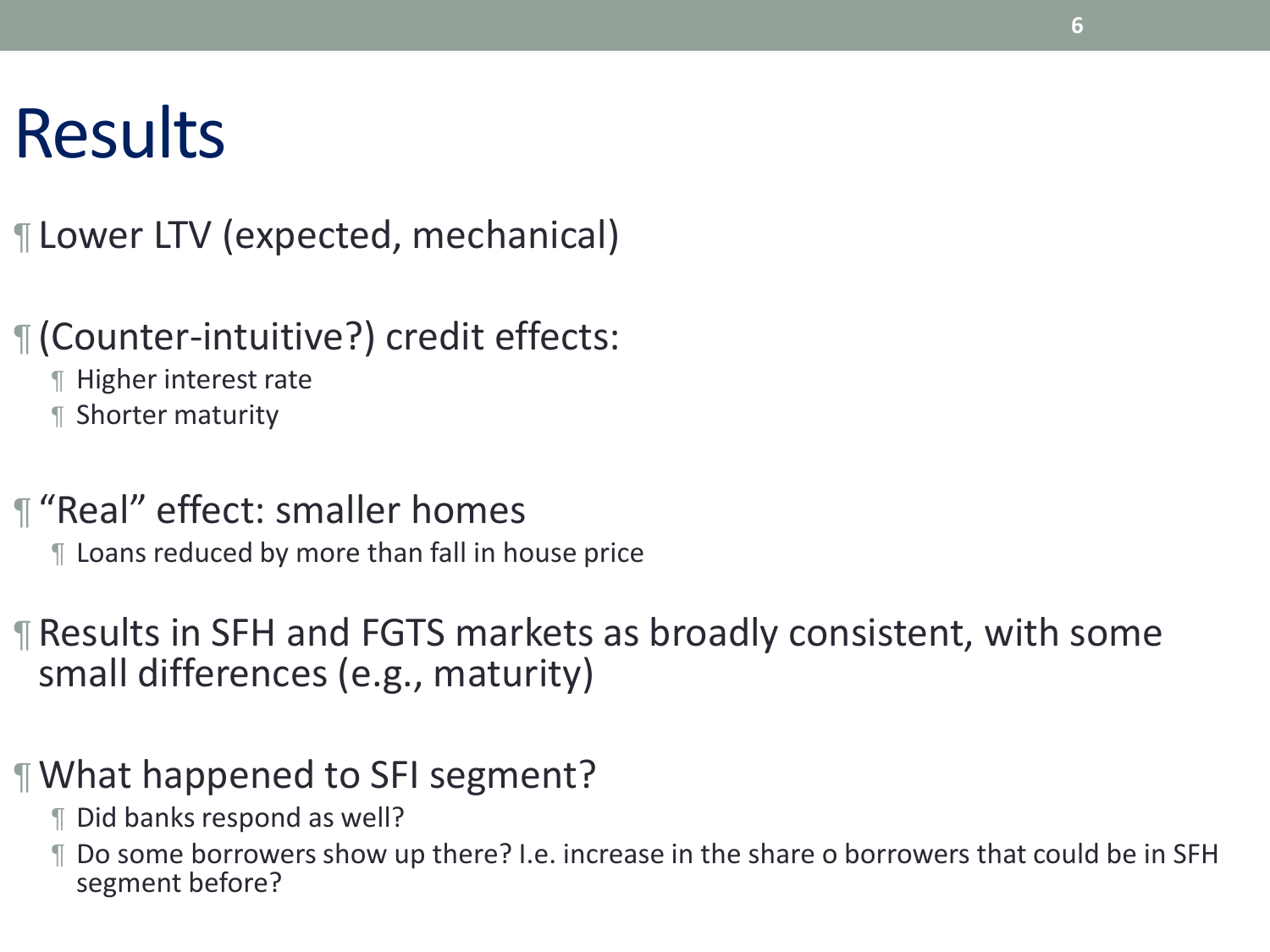# What changed?

### ¶This is not simply affecting LTV, seems a broader shock

- ¶ Central bank resolution Article 1 talks about risk evaluation, information verification (e.g., wrt appraisal, income), etc.
- ¶ Interest rate effects may be driven by Caixa Federal decision to contract credit?
- ¶ Authors acknowledge that regulation may be signal by the regulator

¶If there is a more general shock to supervision / attitude towards risk, then the experiment becomes "contaminated" ¶ Cannot really talk about just the causal effect of changing LTV constraints

¶Put differently, this is a broader credit supply shock ¶ In fact, the increase in rates and smaller maturity *are part* of the "shock" ¶ Constrained households (low income) more likely to be affected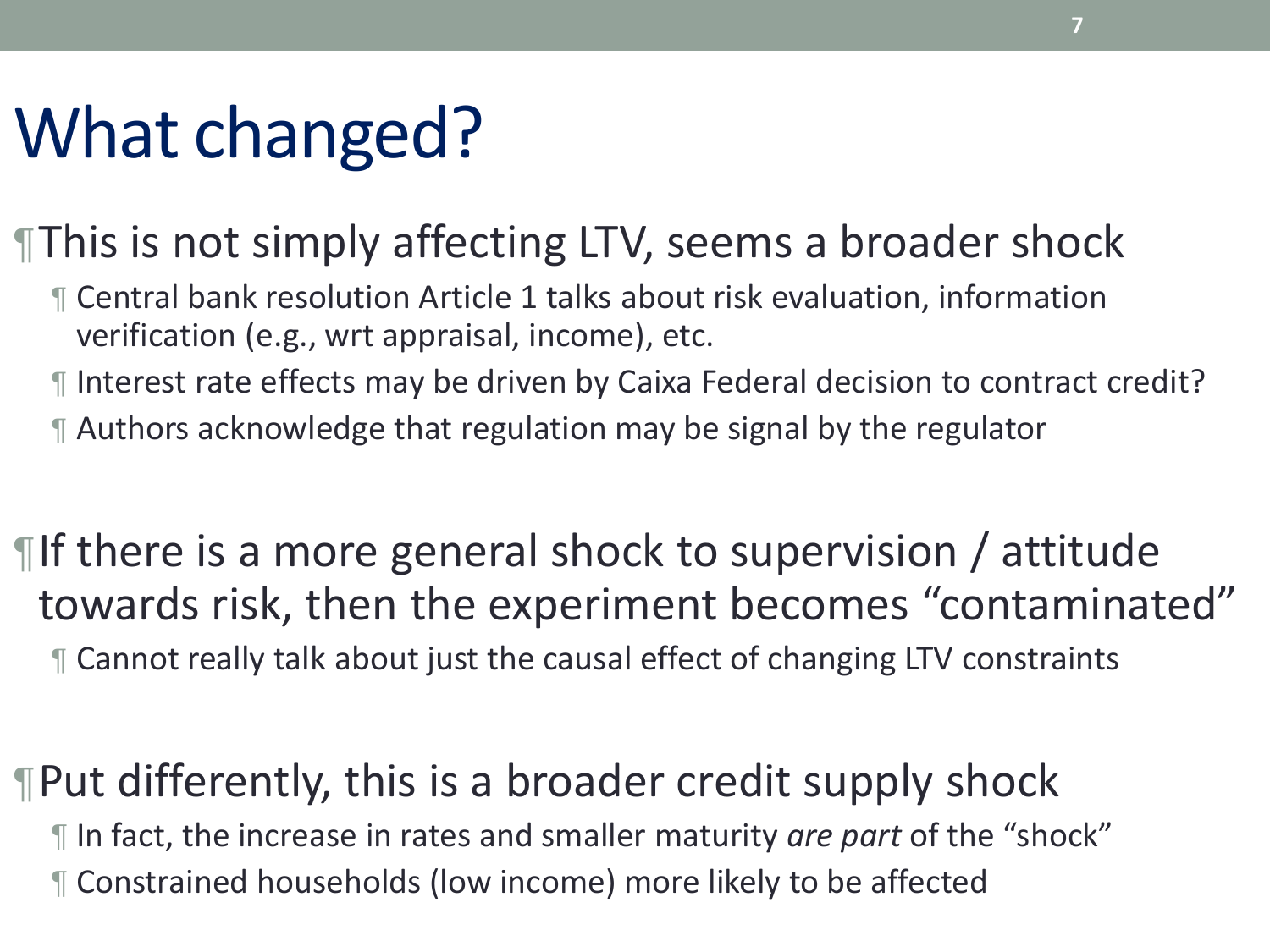# Pool of borrowers before and after the regulation

- ¶Empirical approach uses income to assign borrowers to treatment and control groups, but is always conditional on obtaining a mortgage
- ¶It is likely that some households drop out altogether (are not able to buy). This changes the composition of the pool of borrowers
	- ¶ This would bias against the result in the paper, because more constrained borrowers should drop out more, and this would mean lower rates, etc.
	- ¶ However, if characteristics of control group change at the same time almost anything could happen to predictions.
	- ¶ Discussion of the composition of the pool of borrowers and some tests for whether this happened would be useful.